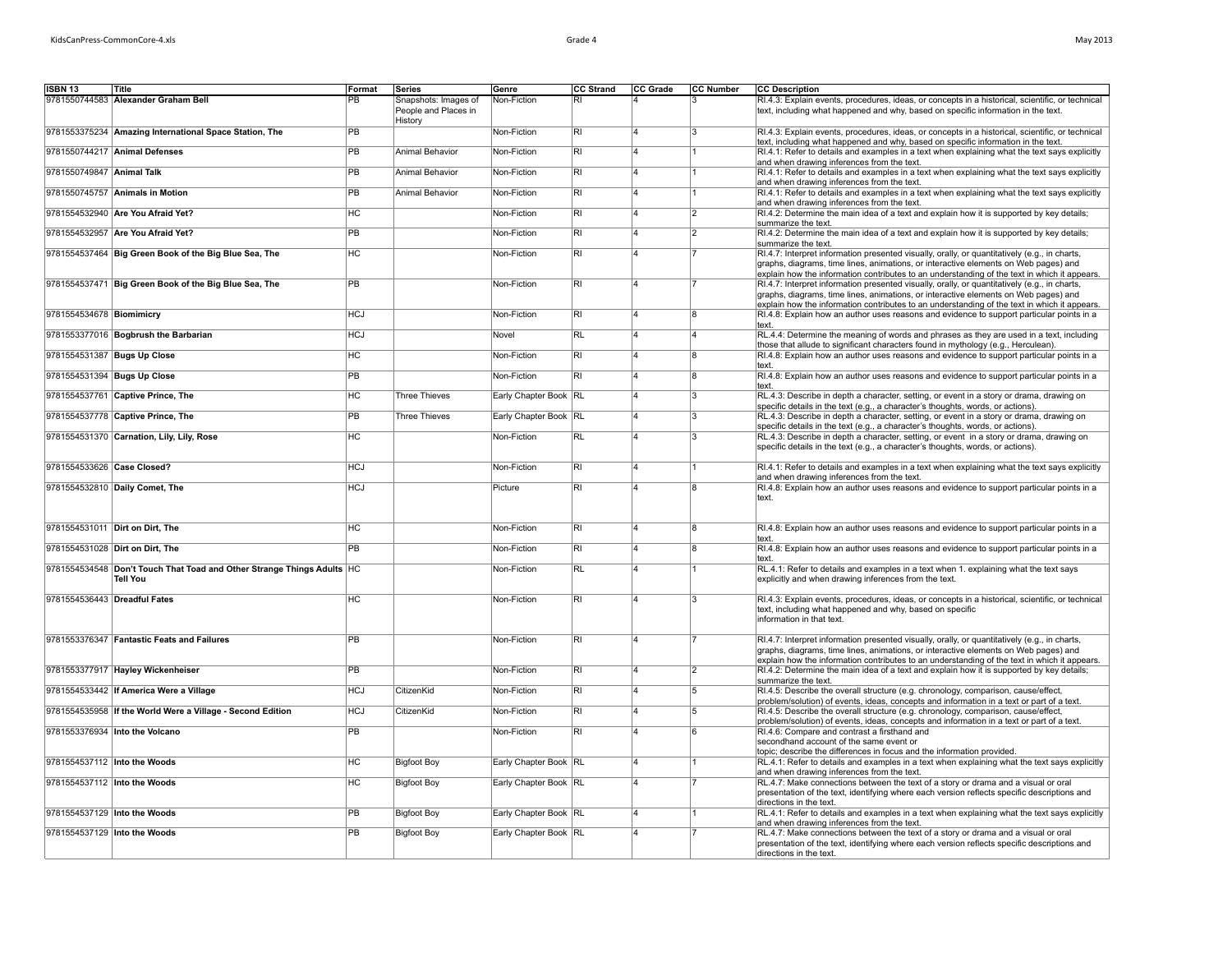|  | iviay 2013 |  |
|--|------------|--|
|  |            |  |
|  |            |  |

| <b>ISBN 13</b>               | Title                                                    | Format         | Series                                                | Genre                 | <b>CC Strand</b>         | CC Grade                | <b>CC Number</b> | <b>CC Description</b>                                                                                                                                                                     |
|------------------------------|----------------------------------------------------------|----------------|-------------------------------------------------------|-----------------------|--------------------------|-------------------------|------------------|-------------------------------------------------------------------------------------------------------------------------------------------------------------------------------------------|
|                              | 9781554530205 Jumbo Book of Space, The                   | PB             | Jumbo Books                                           | Non-Fiction           | RI.                      |                         |                  | RI.4.7: Interpret information presented visually, orally or quantitatively (e.g. in charts,                                                                                               |
|                              |                                                          |                |                                                       |                       |                          |                         |                  | graphs,, diagrams, time lines, animations or interactive elements on Web pages) and                                                                                                       |
|                              |                                                          |                |                                                       |                       |                          |                         |                  | explain how the information contributes to an understanding of the text in which it appears.                                                                                              |
| 9781553378600 Jurassic Poop  |                                                          | <b>HC</b>      |                                                       | Non-Fiction           | <b>RI</b>                | 4                       |                  | RI.4.1: Refer to details and examples in a text when explaining what the text says explicity                                                                                              |
|                              |                                                          |                |                                                       |                       |                          |                         |                  | and when drawing inferences from the text.                                                                                                                                                |
| 9781553378600 Jurassic Poop  |                                                          | <b>HC</b>      |                                                       | Non-Fiction           | <b>RI</b>                | 4                       | 15               | RI.4.5: Describe the overall structure (e.g., chronology, comparison, cause/effect,                                                                                                       |
| 9781553378679 Jurassic Poop  |                                                          | <b>PB</b>      |                                                       | Non-Fiction           | RI                       | $\overline{\mathbf{4}}$ |                  | problem/solution) of events, ideas, concepts, or information in a text or part of a text.<br>RI.4.1: Refer to details and examples in a text when explaining what the text says explicity |
|                              |                                                          |                |                                                       |                       |                          |                         |                  | and when drawing inferences from the text.                                                                                                                                                |
| 9781553378679 Jurassic Poop  |                                                          | <b>PB</b>      |                                                       | Non-Fiction           | $\overline{R}$           | 4                       | $\overline{5}$   | RI.4.5: Describe the overall structure (e.g., chronology, comparison, cause/effect,                                                                                                       |
|                              |                                                          |                |                                                       |                       |                          |                         |                  | problem/solution) of events, ideas, concepts, or information in a text or part of a text.                                                                                                 |
|                              | 9781554532582 Kids Book of the Far North, The            | PBwf           | Kids Book of                                          | Non-Fiction           | RI                       |                         | 10               | RI. 4.10: By the end of year, read and comprehend informational texts, including                                                                                                          |
|                              |                                                          |                |                                                       |                       |                          |                         |                  | history/social studies, science, and technical texts, in the grades 4-5 text complexity band                                                                                              |
|                              |                                                          |                |                                                       |                       |                          |                         |                  | proficiently, with scaffolding as                                                                                                                                                         |
|                              |                                                          |                |                                                       |                       |                          |                         |                  | needed at the high end of the range.                                                                                                                                                      |
|                              | 9781554532582 Kids Book of the Far North, The            | PBwf           | Kids Book of                                          | Non-Fiction           | RI                       | 4                       | $\overline{2}$   | RI.4.2 : Determine the main idea of a text and explain how it is supported by key details;<br>summarize the text.                                                                         |
|                              | 9781554532582 Kids Book of the Far North, The            | PBwf           | Kids Book of                                          | Non-Fiction           | <b>RI</b>                | 4                       |                  | RI.4.7: Interpret information presented visually, orally, or quantitatively (e.g., in charts,                                                                                             |
|                              |                                                          |                |                                                       |                       |                          |                         |                  | graphs, diagrams, time lines, animations, or interactive elements on Web pages) and                                                                                                       |
|                              |                                                          |                |                                                       |                       |                          |                         |                  | explain how the information contributes to an understanding of the text in                                                                                                                |
|                              |                                                          |                |                                                       |                       |                          |                         |                  | which it appears.                                                                                                                                                                         |
|                              | 9781554534388 Lila and Ecco's Do-It-Yourself Comics Club | HC             |                                                       | Non-Fiction           | $\overline{RI}$          | 4                       |                  | RI.4.7: Interpret information presented visually, orally, or quantitatively (e.g., in charts,                                                                                             |
|                              |                                                          |                |                                                       |                       |                          |                         |                  | graphs, diagrams, time lines, animations, or interactive elements on Web pages) and                                                                                                       |
|                              |                                                          |                |                                                       |                       |                          |                         |                  | explain how the information contributes to an understanding of the text in which it appears.                                                                                              |
|                              | 9781554534388 Lila and Ecco's Do-It-Yourself Comics Club | H <sub>C</sub> |                                                       | Non-Fiction           | RL                       | $\overline{A}$          |                  | RL.4.1: Refer to details and examples in a text when explaining what the text says explicitly                                                                                             |
|                              | 9781554534395 Lila and Ecco's Do-It-Yourself Comics Club | PB             |                                                       | Non-Fiction           | <b>RI</b>                | 4                       |                  | and when drawing inferences from the text.<br>RI.4.7: Interpret information presented visually, orally, or quantitatively (e.g., in charts,                                               |
|                              |                                                          |                |                                                       |                       |                          |                         |                  | graphs, diagrams, time lines, animations, or interactive elements on Web pages) and                                                                                                       |
|                              |                                                          |                |                                                       |                       |                          |                         |                  | explain how the information contributes to an understanding of the text in which it appears.                                                                                              |
|                              | 9781554534395 Lila and Ecco's Do-It-Yourself Comics Club | PB             |                                                       | Non-Fiction           | $\overline{\mathsf{RL}}$ | $\overline{A}$          |                  | RL.4.1: Refer to details and examples in a text when explaining what the text says explicitly                                                                                             |
|                              |                                                          |                |                                                       |                       |                          |                         |                  | and when drawing inferences from the text.                                                                                                                                                |
| 9781554535767 Lower the Trap |                                                          | <b>HCJ</b>     | Lobster Chronicles                                    | Early Chapter Book RL |                          | 4                       | $\overline{2}$   | RL.4.2: Determine a theme of a story, drama or poem from details in the text; summarize the                                                                                               |
|                              |                                                          |                |                                                       |                       |                          |                         |                  | text                                                                                                                                                                                      |
|                              | 9781550744873 Lucy Maud Montgomery                       | <b>HC</b>      | Snapshots: Images of                                  | Non-Fiction           | <b>RI</b>                | 4                       | 3                | RI.4.3: Explain events, procedures, ideas, or concepts in a historical, scientific, or technical                                                                                          |
|                              |                                                          |                | People and Places in<br>History                       |                       |                          |                         |                  | text, including what happened and why, based on specific information in the text.                                                                                                         |
|                              | 9781554537624 Luz Makes a Splash                         | HC             | Future According to Luz, Early Chapter Book RL        |                       |                          | 4                       | 3                | RL.4.3: Describe in depth a character, setting, or event in a story or drama, drawing on                                                                                                  |
|                              |                                                          |                | The                                                   |                       |                          |                         |                  | specific details in the text (e.g., a character's thoughts, words, or actions)                                                                                                            |
|                              | 9781554537693 Luz Makes a Splash                         | PB             | Future According to Luz, Early Chapter Book RL        |                       |                          | 4                       | 3                | RL.4.3: Describe in depth a character, setting, or event in a story or drama, drawing on                                                                                                  |
|                              |                                                          |                | The                                                   |                       |                          |                         |                  | specific details in the text (e.g., a character's thoughts, words, or actions).                                                                                                           |
|                              | 9781554535811 Luz Sees the Light                         | <b>HC</b>      | Future According to Luz, Early Chapter Book RL        |                       |                          | 4                       | 3                | RL.4.3: Describe in depth a character, setting, or event in a story or drama, drawing on                                                                                                  |
|                              |                                                          | <b>PB</b>      | The                                                   |                       |                          | $\overline{4}$          | $\overline{3}$   | specific details in the text (e.g., a character's thoughts, words, or actions).                                                                                                           |
|                              | 9781554537662 Luz Sees the Light                         |                | Future According to Luz, Early Chapter Book RL<br>The |                       |                          |                         |                  | RL.4.3: Describe in depth a character, setting, or event in a story or drama, drawing on<br>specific details in the text (e.g., a character's thoughts, words, or actions).               |
|                              | 9781554538232 Margaret and the Moth Tree                 | <b>HCJ</b>     |                                                       | Early Chapter Book RL |                          | Δ                       | 13               | RL.4.3: Describe in depth a character, setting, or event in a story or drama, drawing on                                                                                                  |
|                              |                                                          |                |                                                       |                       |                          |                         |                  | specific details in the text (e.g., a character's thoughts, words, or actions).                                                                                                           |
| 9781553375715 Marie Curie    |                                                          | <b>PB</b>      | Snapshots: Images of                                  | Non-Fiction           | RI                       | 4                       | lЗ               | RI.4.3: Explain events, procedures, ideas, or concepts in a historical, scientific, or technical                                                                                          |
|                              |                                                          |                | People and Places in                                  |                       |                          |                         |                  | text, including what happened and why, based on specific information in the text.                                                                                                         |
|                              |                                                          |                | History                                               |                       |                          |                         |                  |                                                                                                                                                                                           |
|                              | 9781553379621 Martin Bridge: Blazing Ahead!              | PB             | Martin Bridge                                         | Early Chapter Book RL |                          | Δ                       | $\overline{2}$   | RL.4.2: Determine a theme of a story, drama, or poem from details in the text; summarize                                                                                                  |
|                              | 9781554531578 Martin Bridge: In High Gear!               | <b>PB</b>      | Martin Bridge                                         | Early Chapter Book RL |                          | 4                       | $\overline{2}$   | the text.<br>RL.4.2: Determine a theme of a story, drama, or poem from details in the text; summarize                                                                                     |
|                              |                                                          |                |                                                       |                       |                          |                         |                  | the text.                                                                                                                                                                                 |
|                              | 9781553377733 Martin Bridge: On the Lookout!             | <b>PB</b>      | Martin Bridge                                         | Early Chapter Book RL |                          | 4                       | $\overline{2}$   | RL.4.2: Determine a theme of a story, drama, or poem from details in the text; summarize                                                                                                  |
|                              |                                                          |                |                                                       |                       |                          |                         |                  | the text.                                                                                                                                                                                 |
|                              | 9781554531615 Martin Bridge: Onwards and Upwards!        | PB             | Martin Bridge                                         | Early Chapter Book RL |                          | 4                       | $\overline{2}$   | RL.4.2: Determine a theme of a story, drama, or poem from details in the text; summarize                                                                                                  |
|                              |                                                          |                |                                                       |                       |                          |                         |                  | the text.                                                                                                                                                                                 |
|                              | 9781554531493 Martin Bridge: Out of Orbit!               | PB             | Martin Bridge                                         | Early Chapter Book RL |                          | 4                       | $\overline{2}$   | RL.4.2: Determine a theme of a story, drama, or poem from details in the text; summarize                                                                                                  |
|                              |                                                          | PB             |                                                       |                       |                          |                         |                  | the text.                                                                                                                                                                                 |
|                              | 9781553377726 Martin Bridge: Ready for Takeoff!          |                | Martin Bridge                                         | Early Chapter Book RL |                          | 4                       | $\overline{2}$   | RL.4.2: Determine a theme of a story, drama, or poem from details in the text; summarize<br>the text.                                                                                     |
|                              | 9781553379775 Martin Bridge: Sound the Alarm!            | PB             | Martin Bridge                                         | Early Chapter Book RL |                          | 4                       | $\overline{2}$   | RL.4.2: Determine a theme of a story, drama, or poem from details in the text; summarize                                                                                                  |
|                              |                                                          |                |                                                       |                       |                          |                         |                  | the text.                                                                                                                                                                                 |
|                              | 9781554531592 Martin Bridge: The Sky's the Limit!        | <b>PB</b>      | <b>Martin Bridge</b>                                  | Early Chapter Book RL |                          | 4                       | 12               | RL.4.2: Determine a theme of a story, drama, or poem from details in the text; summarize                                                                                                  |
|                              |                                                          |                |                                                       |                       |                          |                         |                  | the text.                                                                                                                                                                                 |
| 9781554537228 Mimi's Village |                                                          | <b>HCJ</b>     | CitizenKid                                            | Non-Fiction           | $\overline{R}$           | 4                       |                  | RI.4.1: Refer to details and examples in a text when explaining what the text says explicitly                                                                                             |
|                              |                                                          |                |                                                       |                       |                          |                         | l٩               | and when drawing inferences from the text.                                                                                                                                                |
| 9781554537228 Mimi's Village |                                                          | <b>HCJ</b>     | CitizenKid                                            | Non-Fiction           | RL                       | $\overline{A}$          |                  | RL.4.3: Describe in depth a characther, setting, or event in a story or drama, drawing on                                                                                                 |
|                              | 9781554536429 Narrow Escape, A                           | <b>HCJ</b>     | <b>Lobster Chronicles</b>                             | Early Chapter Book RL |                          | 4                       | 12               | specific details in the text (e.g. a character's thoughts, words, or actions).<br>RL.4.2: Determine a theme of a story, drama or poem from details in the text; summarize the             |
|                              |                                                          |                |                                                       |                       |                          |                         |                  | text.                                                                                                                                                                                     |
|                              | 9781554531776 No Girls Allowed                           | <b>HC</b>      |                                                       | Non-Fiction           | RI                       | 4                       | ۱ĥ               | RI.4.6: Compare and contrast a firsthand and                                                                                                                                              |
|                              |                                                          |                |                                                       |                       |                          |                         |                  | secondhand account of the same event or                                                                                                                                                   |
|                              |                                                          |                |                                                       |                       |                          |                         |                  | topic: describe the differences in focus and the information provided.                                                                                                                    |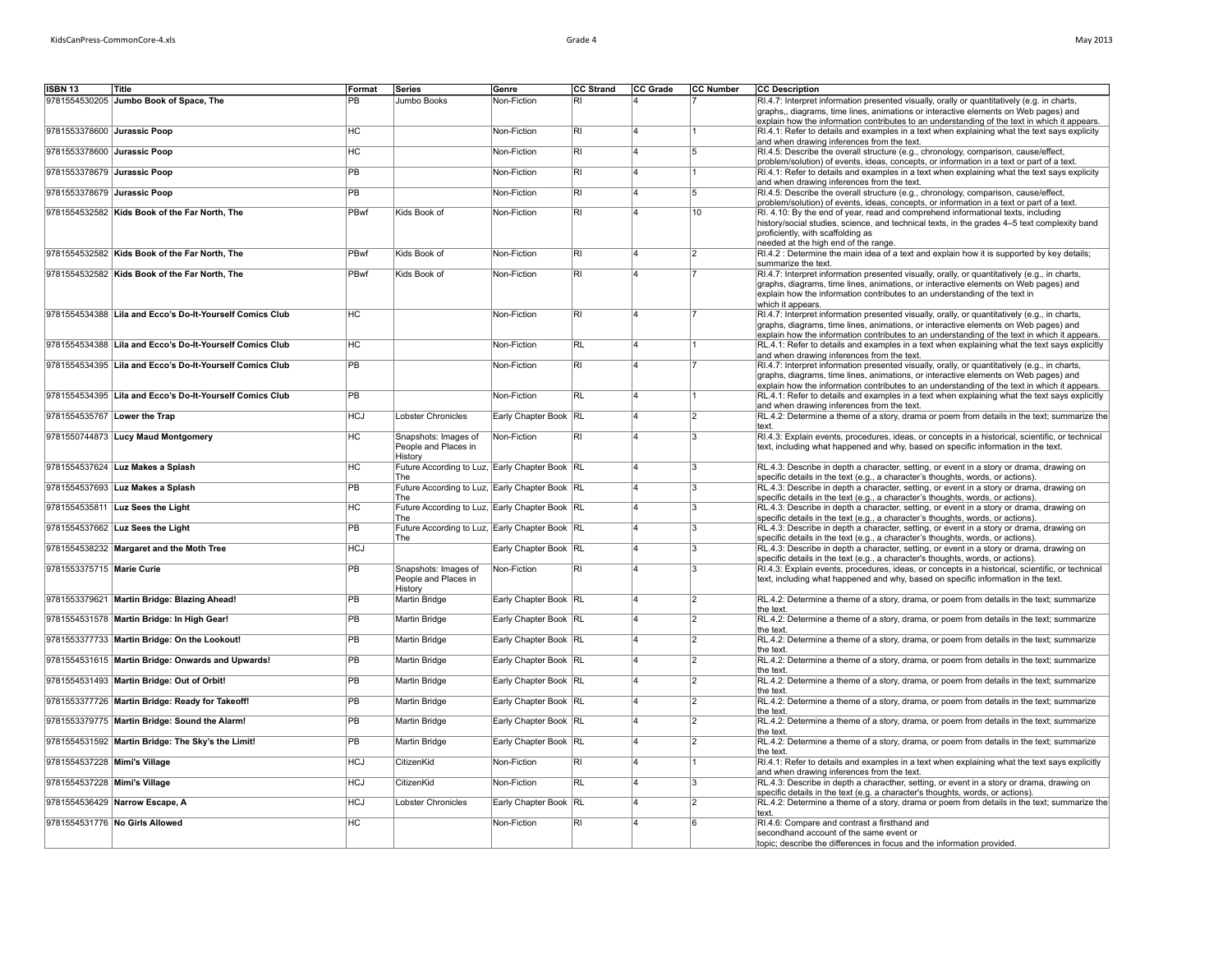| May 2013 |  |
|----------|--|
|----------|--|

| <b>ISBN 13</b>             | Title                                            | Format          | Series                                        | Genre                 | <b>CC Strand</b>        | CC Grade                | CC Number      | <b>CC Description</b>                                                                                                                                                            |
|----------------------------|--------------------------------------------------|-----------------|-----------------------------------------------|-----------------------|-------------------------|-------------------------|----------------|----------------------------------------------------------------------------------------------------------------------------------------------------------------------------------|
|                            |                                                  |                 |                                               |                       |                         |                         |                |                                                                                                                                                                                  |
|                            | 9781554531783 No Girls Allowed                   | PB              |                                               | Non-Fiction           | R <sub>l</sub>          |                         |                | RI.4.6: Compare and contrast a firsthand and                                                                                                                                     |
|                            |                                                  |                 |                                               |                       |                         |                         |                | secondhand account of the same event or<br>topic; describe the differences in focus and the information provided.                                                                |
| 9781553379546 One Well     |                                                  | <b>HCJ</b>      | CitizenKid                                    | Non-Fiction           | $\overline{\mathsf{R}}$ | 4                       |                | RL.4.7: Make connections between the text of a story or drama and a visual or oral                                                                                               |
|                            |                                                  |                 |                                               |                       |                         |                         |                | presentation of the text, identifying where each version reflects specific descriptions and                                                                                      |
|                            |                                                  |                 |                                               |                       |                         |                         |                | directions in the text.                                                                                                                                                          |
| 9781554534746 Ortega       |                                                  | <b>HCJ</b>      |                                               | Novel                 | RL                      | Δ                       | 6              | RL.4.6: Compare and contrast the point of view from which different stories are narrated.                                                                                        |
|                            |                                                  |                 |                                               |                       |                         |                         |                | including the difference between first- and third-person narrations.                                                                                                             |
|                            | 9781554531974 Out of This World                  | <b>HC</b>       |                                               | Non-Fiction           | $\overline{\mathsf{R}}$ | 14                      | 3              | RI.4.3: Explain events, procedures, ideas, or concepts in a historical, scientific, or technical                                                                                 |
|                            |                                                  |                 |                                               |                       |                         |                         |                | text, including what happened and why, based on specific information in the text.                                                                                                |
|                            | 9781554531981 Out of This World                  | PB              |                                               | Non-Fiction           | $\overline{\mathsf{R}}$ | 14                      | 13             | RI.4.3: Explain events, procedures, ideas, or concepts in a historical, scientific, or technical                                                                                 |
|                            |                                                  |                 |                                               |                       |                         |                         |                | text, including what happened and why, based on specific information in the text.                                                                                                |
|                            | 9781550745740 Pioneer Thanksgiving, A            | PB              |                                               | Non-Fiction           | $\overline{\mathsf{R}}$ | ۱4                      | 3              | RI.4.3: Explain events, procedures, ideas, or concepts in a historical, scientific, or technical                                                                                 |
|                            |                                                  |                 |                                               |                       |                         |                         |                | text, including what happened and why, based on specific                                                                                                                         |
|                            |                                                  |                 |                                               |                       |                         |                         |                | information in that text.                                                                                                                                                        |
|                            |                                                  |                 |                                               |                       |                         |                         |                |                                                                                                                                                                                  |
| 9781554537532 Planet Ark   |                                                  | <b>HCJ</b>      | CitizenKid                                    | Non-Fiction           | $\overline{R}$          | 14                      |                | RI.4.1: Refer to details and examples in a text when explaining what the text says explicitly                                                                                    |
|                            |                                                  |                 |                                               |                       |                         |                         |                | and when drawing inferences from the text.                                                                                                                                       |
| 9781554532032 Robots       |                                                  | HC              |                                               | Non-Fiction           | $\overline{RI}$         | 14                      | 3              | RI.4.3: Explain events, procedures, ideas, or concepts in a historical, scientific, or technical                                                                                 |
|                            |                                                  |                 |                                               |                       |                         |                         |                | text, including what happened and why, based on specific information in the text.                                                                                                |
| 9781554532049 Robots       |                                                  | $\overline{PB}$ |                                               | Non-Fiction           | $\overline{R}$          | 4                       | l3             | RI.4.3: Explain events, procedures, ideas, or concepts in a historical, scientific, or technical                                                                                 |
|                            |                                                  |                 |                                               |                       |                         |                         |                | text, including what happened and why, based on specific information in the text.                                                                                                |
|                            | 9781553379676 Ryan and Jimmy                     | <b>HCJ</b>      | CitizenKid                                    | Non-Fiction           | RI                      | $\overline{\mathbf{A}}$ | $\overline{2}$ | RI.4.2: Determine the main idea of a text and explain how it is supported by key details;                                                                                        |
|                            |                                                  |                 |                                               |                       |                         |                         |                | summarize the text.                                                                                                                                                              |
|                            | 9781553379676 Ryan and Jimmy                     | <b>HCJ</b>      | CitizenKid                                    | Non-Fiction           | $\overline{R}$          | $\overline{4}$          | l3             | RI.4.3: Explain events, procedures, ideas, or concepts in a historical, scientific or technical                                                                                  |
|                            |                                                  |                 |                                               |                       |                         |                         |                | text, including what happened and why, based on specific information in the text.                                                                                                |
|                            | 9781554532711 Ryan and Jimmy                     | PB              | CitizenKid                                    | Non-Fiction           | $\overline{\mathsf{R}}$ | $\overline{A}$          | $\overline{2}$ | RI.4.2: Determine the main idea of a text and explain how it is supported by key details;                                                                                        |
|                            |                                                  |                 |                                               |                       |                         |                         |                | summarize the text.                                                                                                                                                              |
|                            | 9781554532711 Ryan and Jimmy                     | PB              | CitizenKid                                    | Non-Fiction           | $\overline{\mathsf{R}}$ | 14                      | 3              | RI.4.3: Explain events, procedures, ideas, or concepts in a historical, scientific or technical                                                                                  |
|                            | 9781550741131 Science Book for Girls, The        | PB              | <b>Books for Girls</b>                        | Non-Fiction           | $\overline{OA}$         | 4                       |                | text, including what happened and why, based on specific information in the text.<br>OA.4.1: Interpret a multiplication equation as a comparison. Represent verbal statements of |
|                            |                                                  |                 |                                               |                       |                         |                         |                | multiplicative comparisons as multiplication equations.                                                                                                                          |
|                            | 9781553379959 Science Detectives                 | $\overline{PB}$ |                                               | Non-Fiction           | $\overline{RI}$         |                         | রি             | RI.4.3: Explain events, procedures, ideas, or concepts in a historical, scientific, or technical                                                                                 |
|                            |                                                  |                 |                                               |                       |                         |                         |                | text, including what happened and why, based on specific information in that text.                                                                                               |
|                            |                                                  |                 |                                               |                       |                         |                         |                |                                                                                                                                                                                  |
| 9781553375609 Sea Monsters |                                                  | <b>PB</b>       |                                               | Non-Fiction           | $\overline{\mathsf{R}}$ | 14                      |                | RI.4.1: Refer to details and examples in a text when explaining what the text says explicitly                                                                                    |
|                            |                                                  |                 |                                               |                       |                         |                         |                | and when drawing inferences from the text.                                                                                                                                       |
| 9781553375609 Sea Monsters |                                                  | <b>PB</b>       |                                               | Non-Fiction           | $\overline{RI}$         | 14                      | 2              | RI.4.2: Determine the main idea of a text and explain how it is supported by key details;                                                                                        |
|                            |                                                  |                 |                                               |                       |                         |                         |                | summarize the text.                                                                                                                                                              |
|                            | 9781554534166 Sign of the Black Rock, The        | HC              | <b>Three Thieves</b>                          | Early Chapter Book RL |                         | $\overline{A}$          | রি             | RL.4.3: Describe in depth a character, setting, or event in a story or drama, drawing on                                                                                         |
|                            |                                                  |                 |                                               |                       |                         |                         |                | specific details in the text (e.g., a character's thoughts, words, or actions).                                                                                                  |
|                            | 9781554534173 Sign of the Black Rock, The        | <b>PB</b>       | <b>Three Thieves</b>                          | Early Chapter Book RL |                         | $\Delta$                | l3             | RL.4.3: Describe in depth a character, setting, or event in a story or drama, drawing on                                                                                         |
|                            |                                                  |                 |                                               |                       |                         |                         |                | specific details in the text (e.g., a character's thoughts, words, or actions).                                                                                                  |
|                            | 9781550743999 Simple Machines                    | <b>PB</b>       | Starting with Science                         | Non-Fiction           | RI                      |                         | l3             | RI.4.3: Explain events, procedures, ideas, or concepts in a historical, scientific, or technical                                                                                 |
|                            |                                                  |                 |                                               |                       |                         |                         |                | text, including what happened and why, based on specific information in the text.                                                                                                |
|                            | 9781554532025 Sir Reginald's Logbook             | HC              |                                               | Picture               | RL                      | 4                       | 3              | RL.4.3: Describe in depth a character, setting, or event in a story or drama, drawing on                                                                                         |
|                            |                                                  |                 |                                               |                       |                         |                         |                | specific details in the text (e.g., a character's thoughts, words, or actions).                                                                                                  |
|                            | 9781550744019 Solids, Liquids and Gases          | PB              | Starting with Science                         | Non-Fiction           | $\overline{R}$          | Ιa                      | 3              | RI.4.3: Explain events, procedures, ideas, or concepts in a historical, scientific, or technical                                                                                 |
|                            |                                                  |                 |                                               |                       |                         |                         |                | text, including what happened and why, based on specific information in the text.                                                                                                |
|                            | 9781554533688 Space Tourism                      | <b>HCJ</b>      | Machines of the Future                        | Non-Fiction           | $\overline{R}$          | ۱4                      |                | RI.4.7: Interpret information presented visually, orally or quantitatively (e.g. in charts,                                                                                      |
|                            |                                                  |                 |                                               |                       |                         |                         |                | diagrams, time lines, animations or interactive elements on Web pages) and explain how the<br>information contributes to an understanding of the text in which it appears.       |
|                            | 9781553376354 Sports Hall of Weird               | <b>PB</b>       |                                               | Non-Fiction           | $\overline{R}$          | $\overline{4}$          | l3             | RI.4.3: Explain events, procedures, ideas, or concepts in a historical, scientific, or technical                                                                                 |
|                            |                                                  |                 |                                               |                       |                         |                         |                | text, including what happened and why, based on specific information in the text.                                                                                                |
| 9781553378877 Star Jumper  |                                                  | PB              | Journals of a Cardboard Early Chapter Book RL |                       |                         | 4                       | ۱ĥ             | RL.4.6: Compare and contrast the point of view from which different stories are narrated,                                                                                        |
|                            |                                                  |                 | Genius                                        |                       |                         |                         |                | including the difference between first- and third-person narrations.                                                                                                             |
|                            | 9781550746532 Starting with Nature Bug Book      | <b>PB</b>       | Starting with Nature                          | Non-Fiction           | $\overline{R}$          | 14                      | 5              | RI.4.5: Describe the overall structure (e.g., chronology, comparison, cause/effect,                                                                                              |
|                            |                                                  |                 |                                               |                       |                         |                         |                | problem/solution) of events, ideas, concepts, or information in a text or part of a text.                                                                                        |
|                            | 9781553378839 Strictest School in the World, The | $\overline{PB}$ | Mad Misadventures of                          | Novel                 | RL                      | 14                      | l3             | RL.4.3: Describe in depth a character, setting, or event in a story or drama, drawing on                                                                                         |
|                            |                                                  |                 | Emmaline and                                  |                       |                         |                         |                | specific details in the text (e.g., a character's thoughts, words, or actions).                                                                                                  |
|                            |                                                  |                 | Rubberbones, The                              |                       |                         |                         |                |                                                                                                                                                                                  |
|                            | 9781554537518 That One Spooky Night              | HC              |                                               | Early Chapter Book RL |                         | $\overline{A}$          | l3             | RL.4.3: Describe in depth a character, setting, or event in a story or drama, drawing on                                                                                         |
|                            |                                                  |                 |                                               |                       |                         |                         |                | specific details in the text (e.g. a characther's thoughts, words, or actions).                                                                                                  |
|                            | 9781554537525 That One Spooky Night              | <b>PB</b>       |                                               | Early Chapter Book RL |                         | 4                       | l3             | RL.4.3: Describe in depth a character, setting, or event in a story or drama, drawing on                                                                                         |
|                            |                                                  |                 |                                               |                       |                         |                         |                | specific details in the text (e.g. a characther's thoughts, words, or actions).                                                                                                  |
|                            | 9781554534661 This Child, Every Child            | <b>HCJ</b>      | CitizenKid                                    | Non-Fiction           | $\overline{RI}$         | 14                      | 5              | RI.4.5: Describe the overall structure (e.g. chronology, comparison, cause/effect,                                                                                               |
|                            |                                                  |                 |                                               |                       |                         |                         |                | problem/solution) of events, ideas, concepts and information in a text or part of a text.                                                                                        |
| 9781554532308 Time Twister |                                                  | <b>HCJ</b>      | Journals of a Cardboard Early Chapter Book RL |                       |                         | <b>A</b>                | lr.            | RL.4.6: Compare and contrast the point of view from which different stories are narrated,                                                                                        |
|                            |                                                  |                 | Genius                                        |                       |                         |                         |                | including the difference between first- and third-person narrations.                                                                                                             |
| 9781554532315 Time Twister |                                                  | $\overline{PB}$ | Journals of a Cardboard Early Chapter Book RL |                       |                         |                         | ۱ĥ             | RL.4.6: Compare and contrast the point of view from which different stories are narrated,                                                                                        |
|                            |                                                  |                 | Genius                                        |                       | R <sub>1</sub>          |                         | 14             | including the difference between first- and third-person narrations.                                                                                                             |
|                            | 9781550748147 To the Top of Everest              | <b>PB</b>       |                                               | Non-Fiction           |                         |                         |                | RI.4.4: Determine the meaning of general academic and domain-specific words or phrases<br>in a text relevant to a grade 4 topic or subject area.                                 |
|                            | 9781554534142 Tower of Treasure                  | H <sub>C</sub>  | <b>Three Thieves</b>                          | Early Chapter Book RL |                         | 4                       | 3              | RL.4.3: Describe in depth a character, setting, or event in a story or drama, drawing on                                                                                         |
|                            |                                                  |                 |                                               |                       |                         |                         |                | specific details in the text (e.g., a character's thoughts, words, or actions).                                                                                                  |
|                            |                                                  |                 |                                               |                       |                         |                         |                |                                                                                                                                                                                  |